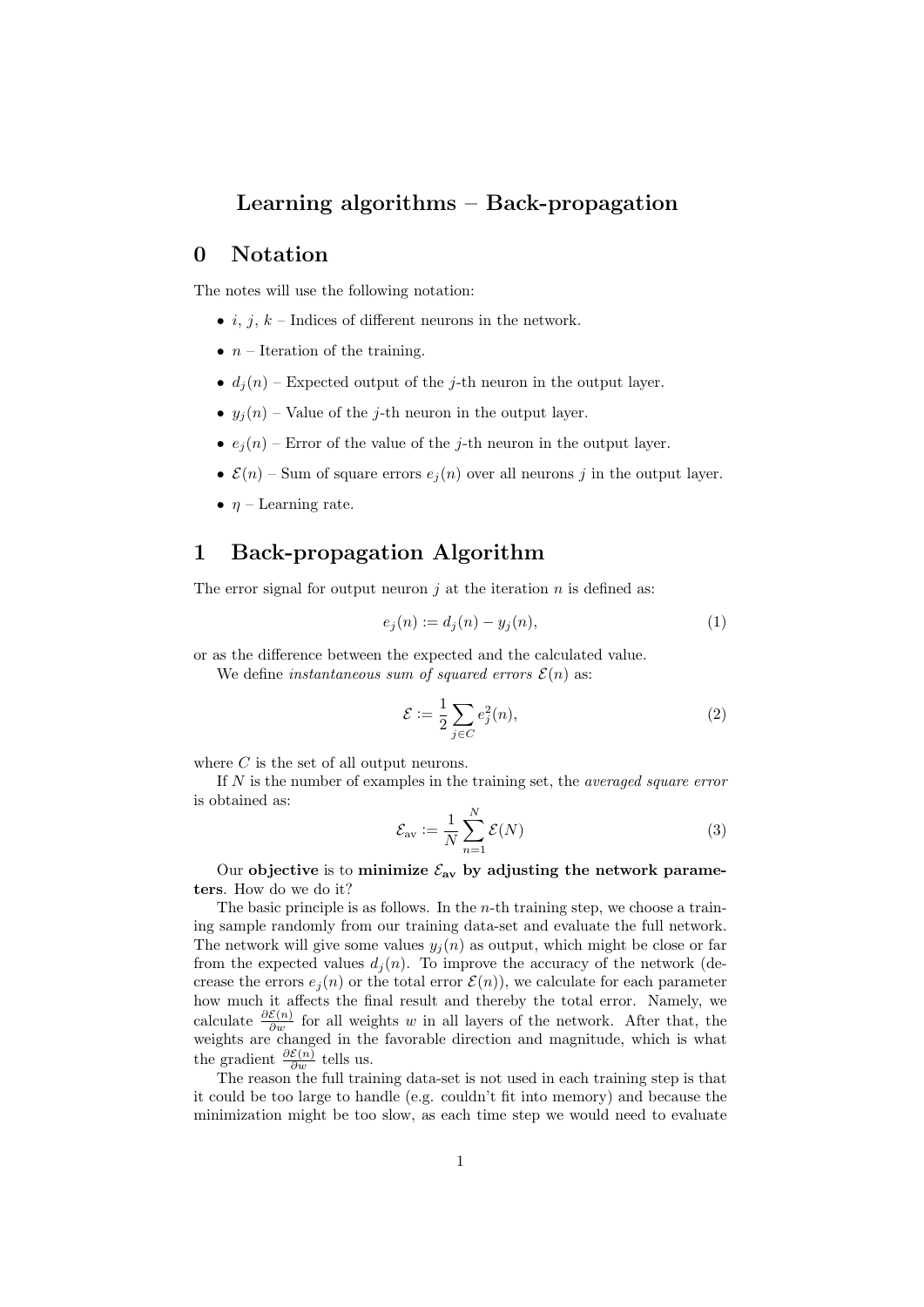

Figure 1: Signal-flow graph highlighting the details of the neuron j.

the network for each sample from the data-set. Therefore, the weight gradients described above (and therefore the final weights themselves) serve only as estimates of the correct gradients and weights that would be retrieved if the full data-set was used. In practice, the data-set is split into small batches, an estimate of the gradient is computed from each of the samples in a batch and the weights are updated according to the average gradient of the batch.

The beauty of this approach is that calculation of all derivatives  $\frac{\partial \mathcal{E}(n)}{\partial w}$  can be done in the same complexity as the evaluation of the network itself, i.e. calculating  $y_j(n)$  and  $\frac{\partial \mathcal{E}(n)}{\partial w}$  is only twice as slow as calculating only  $y_j(n)$ . The process of calculating these derivatives is called back-propagation. The name comes from the inverse direction of the data flow. Namely, in the evaluation of the network, the "information" flows from the input side towards the output, while in the back-propagation step the information flows from the output towards the input. This is a simple consequence of the chain rule for the derivatives of the composition of functions. We will derive the procedure in details mathematically.

Consider the output neuron j, as shown in the Figure 1. The results  $y_i(n)$  of the previous layer are passed to the neuron j, summed using the matrix  $w_{ii}(n)$ to form the results  $v_i(n)$ . These are passed through the non-linear function  $\varphi$ to get the final output value  $y_i(n)$  of the neuron j. Please note that in this notation, j and i refer to different layers. The value  $y_i(n)$  is then subtracted from the expected value  $d_j(n)$  to calculate the error  $e_j(n)$ . We are interested in the gradients  $\frac{\partial \mathcal{E}(n)}{\partial w_{ji}(n)}$ . We use the chain rule to do the calculation. The iteration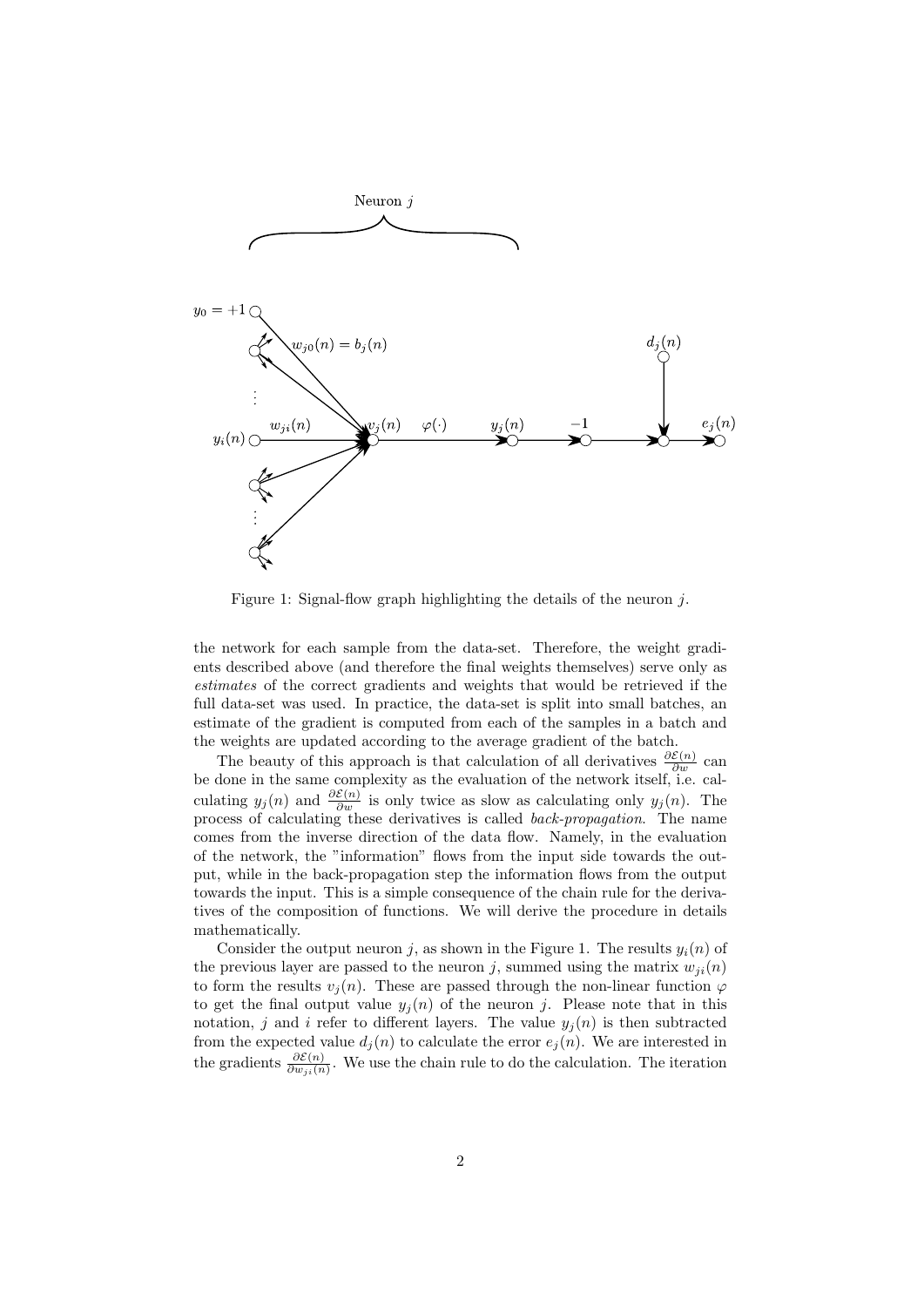$(n)$  is omitted for brevity:

$$
\frac{\partial \mathcal{E}}{\partial w_{ji}} = \frac{\partial \mathcal{E}}{\partial e_j} \frac{\partial e_j}{\partial w_{ji}} \n= \frac{\partial \mathcal{E}}{\partial e_j} \frac{\partial e_j}{\partial y_j} \frac{\partial y_j}{\partial w_{ji}} \n= \frac{\partial \mathcal{E}}{\partial e_j} \frac{\partial e_j}{\partial y_j} \frac{\partial y_j}{\partial v_j} \frac{\partial v_j}{\partial w_{ji}} \n= \left[ \frac{\partial}{\partial e_j} \frac{1}{2} e_j^2 \right] \left[ \frac{\partial}{\partial y_j} (d_j - y_j) \right] \left[ \varphi'(v_j) \right] \left[ \frac{\partial}{\partial w_{ji}} \sum_{i=0}^p w_{ji} y_i \right] \n= -e_j \varphi'(v_j) y_i \n= -e_j(n) \varphi'(v_j(n)) y_i(n)
$$
\n(4)

If updating the weights from single gradient estimates, the correction  $\Delta w_{ji}(n)$ is calculated by:

$$
\Delta w_{ji}(n) = -\eta \frac{\partial \mathcal{E}(n)}{\partial w_{ji}(n)},\tag{5}
$$

where  $\eta$  is a constant that determines the rate of learning, called *learning rate*. If the learning rate is too small, the convergence will be too slow, if it's too high, the weights will not converge.

Correction  $\Delta w_{ji}(n)$  can be written as:

$$
\Delta w_{ji}(n) = \eta \delta_j(n) y_i(n),\tag{6}
$$

where  $\delta_i(n)$  is the *local gradient* defined as:

$$
\delta_j(n) := \frac{\partial \mathcal{E}(n)}{\partial v_j(n)}
$$
  
=  $e_j(n)\varphi'_j(v_j(n)).$  (7)

The previous derivation of weight corrections is done assuming  $j$  is an output neuron so that the error signal is directly computed from Eq. (1) as the desired output  $d_i$  is given.

Same derivation for a network with hidden layers requires knowledge of how to penalize hidden neurons for their share of responsibility in determining the output. This problem is referred to as the credit-assignment problem which is decomposed into two subproblems

- 1. Temporal credit assignment: involves instants of time when the actions that deserve credit were actually taken;
- 2. Structural credit assignment: involves assigning credit to the internal structures of actions generated by the system.

For a hidden neuron  $j$ , the weight corrections need to be determined recursively in terms of the error signals from output neurons as illustrated in Fig. 2 where the hidden neuron  $j$  is connected to output neurons  $k$ . The local gradient is redefined as

$$
\delta_j(n) = -\frac{\partial \mathcal{E}(n)}{\partial y_j(n)} \frac{\partial y_j(n)}{\partial v_j(n)}
$$
  
= 
$$
-\frac{\partial \mathcal{E}(n)}{\partial y_j(n)} \varphi'_j(v_j(n))
$$
 (8)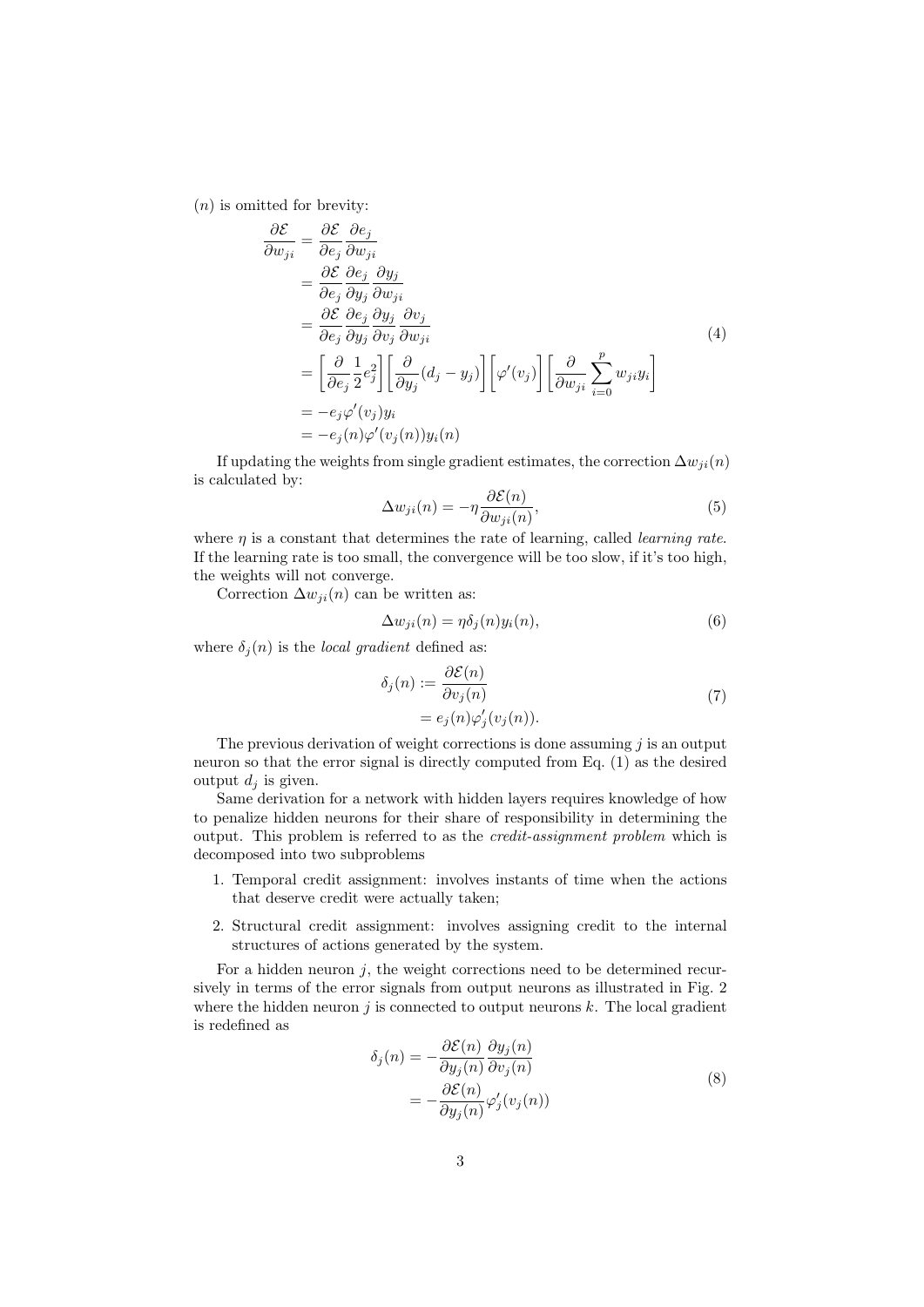

Figure 2: Connections between hidden  $j$  and output neurons  $k$ .

and the error is computed from output neurons

$$
\mathcal{E}(n) = \frac{1}{2} \sum_{k \in C} e_k^2(n). \tag{9}
$$

Differentiating  $\mathcal{E}(n)$  with respect to  $y_j(n)$ , we get

$$
\frac{\partial \mathcal{E}}{\partial y_j} = \sum_k e_k \frac{\partial e_k}{\partial y_j} = \sum_k e_k \frac{\partial e_k}{\partial v_k} \frac{\partial v_k}{\partial y_j}
$$
(10)

where the error signal for output neurons is known directly from the desired output  $d_k(n)$ 

$$
e_k(n) = d_k(n) - y_k(n) = d_k(n) - \varphi_k(v_k(n))
$$
\n(11)

$$
\frac{\partial e_k}{\partial v_k} = -\varphi'_k(v_k(n))\tag{12}
$$

with

$$
v_k(n) = \sum_{j=0}^{q} w_{kj}(n)y_j(n),
$$
\n(13)

where  $q$  is the total number of inputs applied to neuron  $k$ . Differentiating Eq. (13) with respect to  $y_j(n)$  yields

$$
\frac{\partial v_k(n)}{\partial y_j(n)} = w_{kj}(n). \tag{14}
$$

Substitution of Eq. (12) and Eq. (14) in Eq. (10) yields the desired partial derivative of the instantaneous sum of squared errors

$$
\frac{\partial \mathcal{E}(n)}{\partial y_j(n)} = -\sum_k e_k(n)\varphi'_k(v_k(n))w_{kj}(n)
$$

$$
= -\sum_k \delta_k(n)w_{kj}(n),
$$
(15)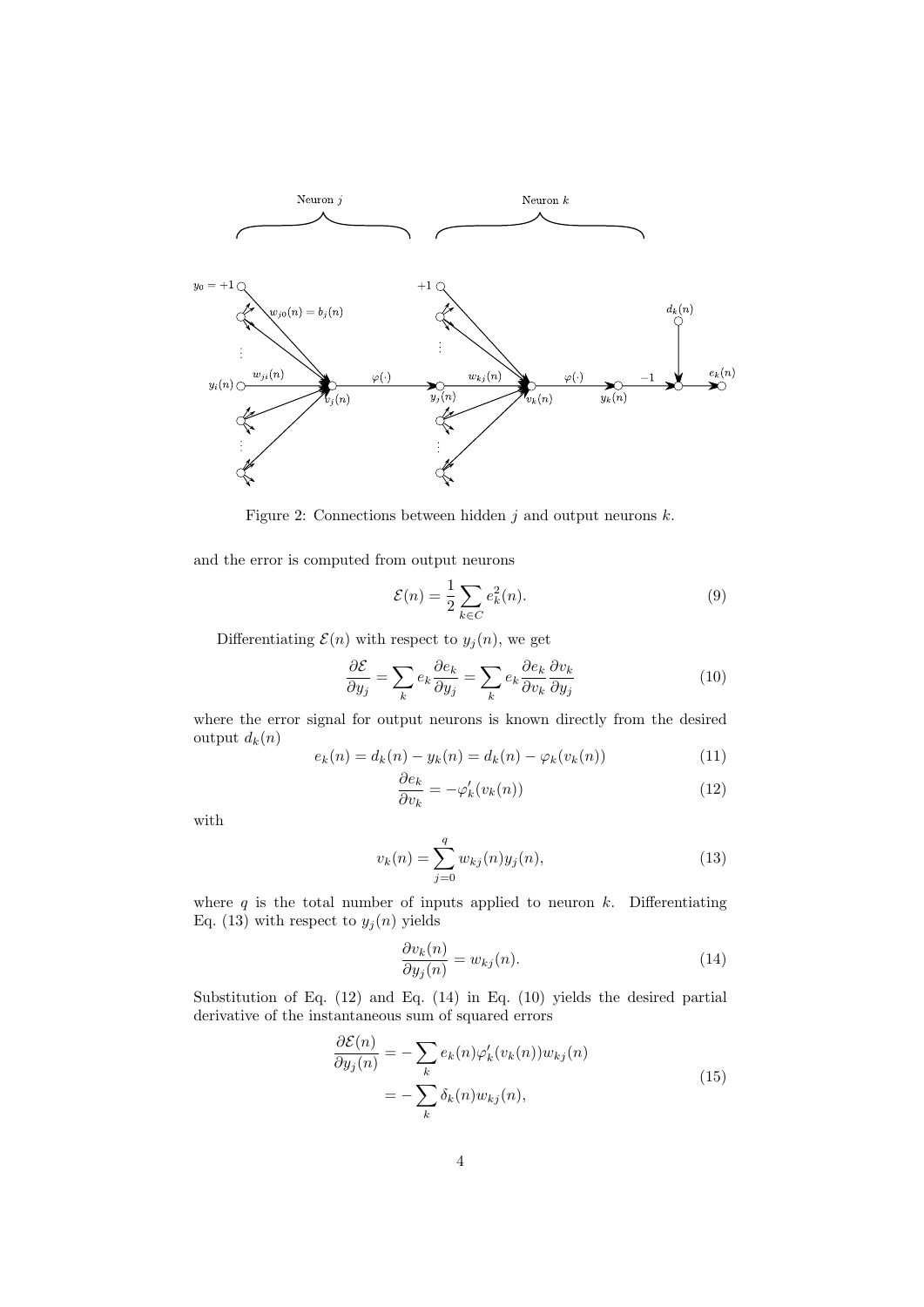where the definition of the local gradient  $\delta_k(n)$  from Eq. (7) has been used in the second line with index  $k$  substituted for  $j$  (neuron  $k$  is an output node). By substituting Eq.  $(15)$  into Eq.  $(8)$  we get the local gradient for hidden neuron j as follows

$$
\delta_j(n) = \varphi_j'(v_j(n)) \sum_k \underbrace{\delta_k(n)}_I \underbrace{w_{kj}(n)}_I \tag{16}
$$

The factor  $\varphi'_j(v_j(n))$  involved in the computation of the local gradient depends solely on the *activation function* associated with hidden neuron  $j$ . The factor given by the summation depends on two terms:

- I: This term requires knowledge of the error signals  $e_k(n)$  for all neurons that are in the layer to the immediate *right* of hidden neuron  $j$  and are directly connected to neuron  $j$  as shown in Fig. 2;
- II: This term consists of the synaptic weights that are associated with these direct connections.

In summary, the relations derived for the back-propagation algorithm are as follows:

1. The correction  $\Delta w_{ji}(n)$  applied to the synaptic weight connecting neuron  $i$  to neuron  $j$  is defined by the delta-rule

| $\Delta w_{ii}(n)$ | $=$<br>n      | $\delta_i(n)$ | $y_i(n)$               |
|--------------------|---------------|---------------|------------------------|
| Weight             | Learning-rate | Local         | Input signal           |
| correction         | parameter     |               | gradient of neuron $j$ |

- 2. The local gradient  $\delta_i(n)$  depends on whether neuron j is an output node or a hidden node:
	- i If neuron j is an *output* node,  $\delta_j(n)$  is computed by the product of the derivative  $\varphi'_j(v_j(n))$  and the error signal  $e_j(n)$ , both terms are associated with neuron  $j$ .
	- ii If neuron j is a *hidden* node,  $\delta_j(n)$  is determined by the derivative  $\varphi'_j(v_j(n))$  and the weighted sum of the local gradients computed for the neurons in the next hidden layer (to the right) or output layer that are connected to neuron j.

### 1.1 Application of the back-propagation algorithm

Two distinct passes may be considered for the application of the back-propagation algorithm

- 1. Forward pass to output
- 2. Backward pass to input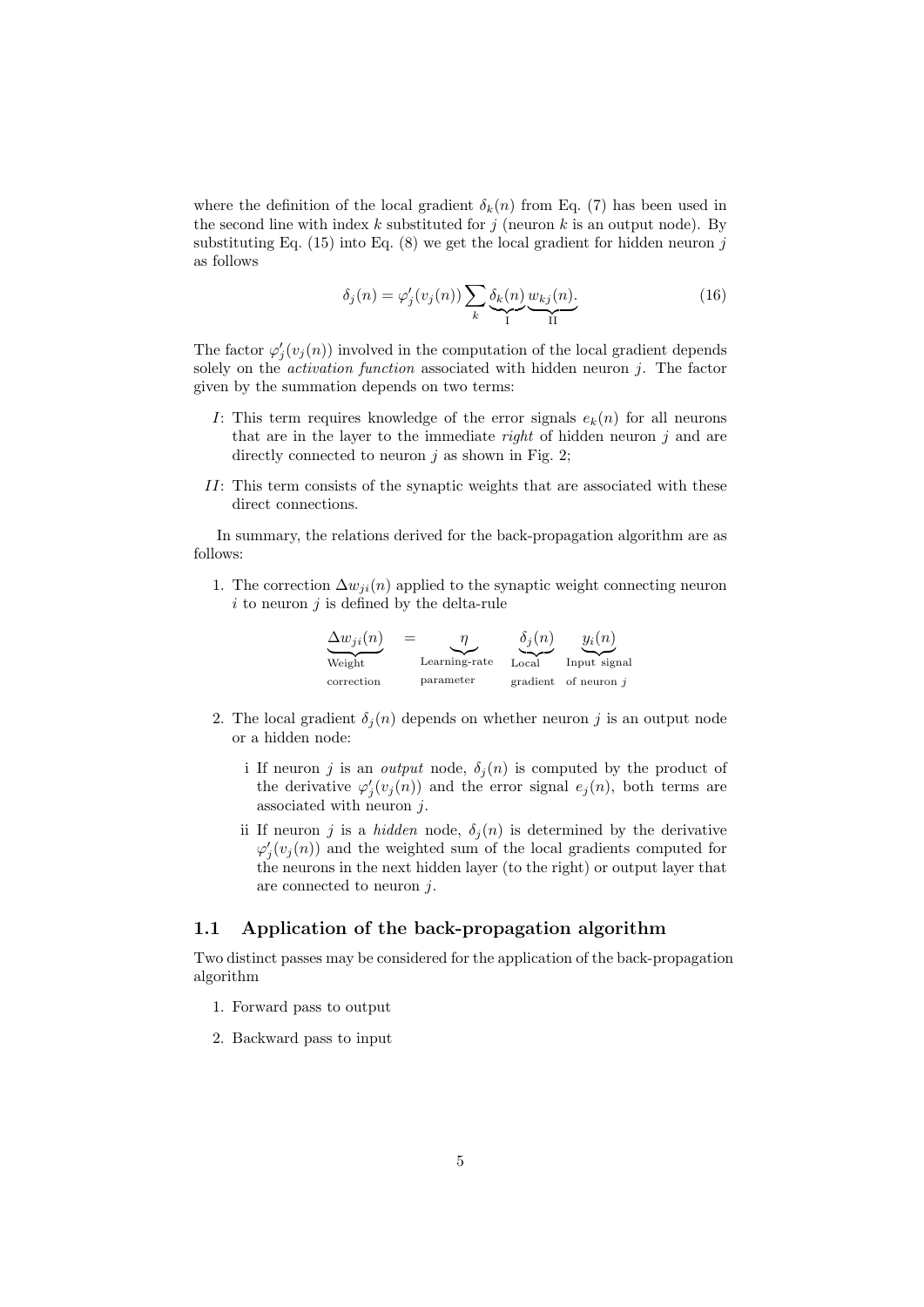#### Forward pass

The synaptic weights of the network remain unchanged during the forward pass. Only function signals are computed on a neuron-by-neuron basis. The function signal at the output of neuron  $j$  is given by

$$
y_j(n) = \varphi(v_j(n)),\tag{17}
$$

where  $v_j(n)$  is the net internal activity level of neuron j, given by

$$
v_j(n) = \sum_{i=0}^{p} w_{ji}(n) y_i(n)
$$
 (18)

with p the total number of inputs applied to neuron j,  $w_{ii}(n)$  the synaptic weight connecting neuron i to neuron j and  $y_i(n)$  is the input of neuron j or output of neuron  $i$ , respectively. For the first hidden layer, the input is determined by the terminal network input, whereas the output of neuron  $j$  in the output layer corresponds to the j-th terminal output of the network. The error signal  $e_i(n)$ is then obtained with Eq. (1), where  $y_j(n)$  corresponds to the network output of neuron  $j$ . Therefore, the forward phase propagates from the network input to the network output (left to right in Fig. 2).

### Backward pass

The second phase propagates in the opposite direction. The error signals  $e_i(n)$ are passed as inputs to the output layer. The local gradients  $\delta$  are then computed for each neuron recursively layer by layer. The recursive computation allows the synaptic weights to change, where the correction is given by the delta rule. The local gradient for a neuron  $j$  in the output layer is given by the product of the error signal  $e_j(n)$  and the derivative of its nonlinearity  $\varphi'_j(v_j(n))$ . We then continue by using the delta rule to find a correction for the synaptic weights and apply Eq. (16) to compute the local gradient for the next hidden layer.

## 1.2 Activation function

The computation of the local gradients for neuron j requires the derivative  $\varphi'_j(\cdot)$ of the activation function  $\varphi_j$ . An activation function that is commonly used in multilayer perceptrons is the sigmoidal nonlinearity given by

$$
y_j(n) = \varphi_j(v_j(n))
$$
  
= 
$$
\frac{1}{1 + e^{-v_j(n)}} \quad -\infty < v_j(n) < \infty,
$$
 (19)

where  $v_j(n)$  is the net internal activity level of neuron j. With this choice, the output lies within  $0 \le y_j \le 1$ . The derivative  $\varphi'_j(v_j(n))$  is found by

$$
\frac{y_j(n)}{v_j(n)} = \varphi'_j(v_j(n))
$$
\n
$$
= \frac{e^{-v_j(n)}}{[1 + e^{-v_j(n)}]^2}
$$
\n
$$
= \frac{e^{-v_j(n)}}{1 + e^{-v_j(n)}} \frac{1}{1 + e^{-v_j(n)}} = [1 - y_j(n)]y_j(n).
$$
\n(20)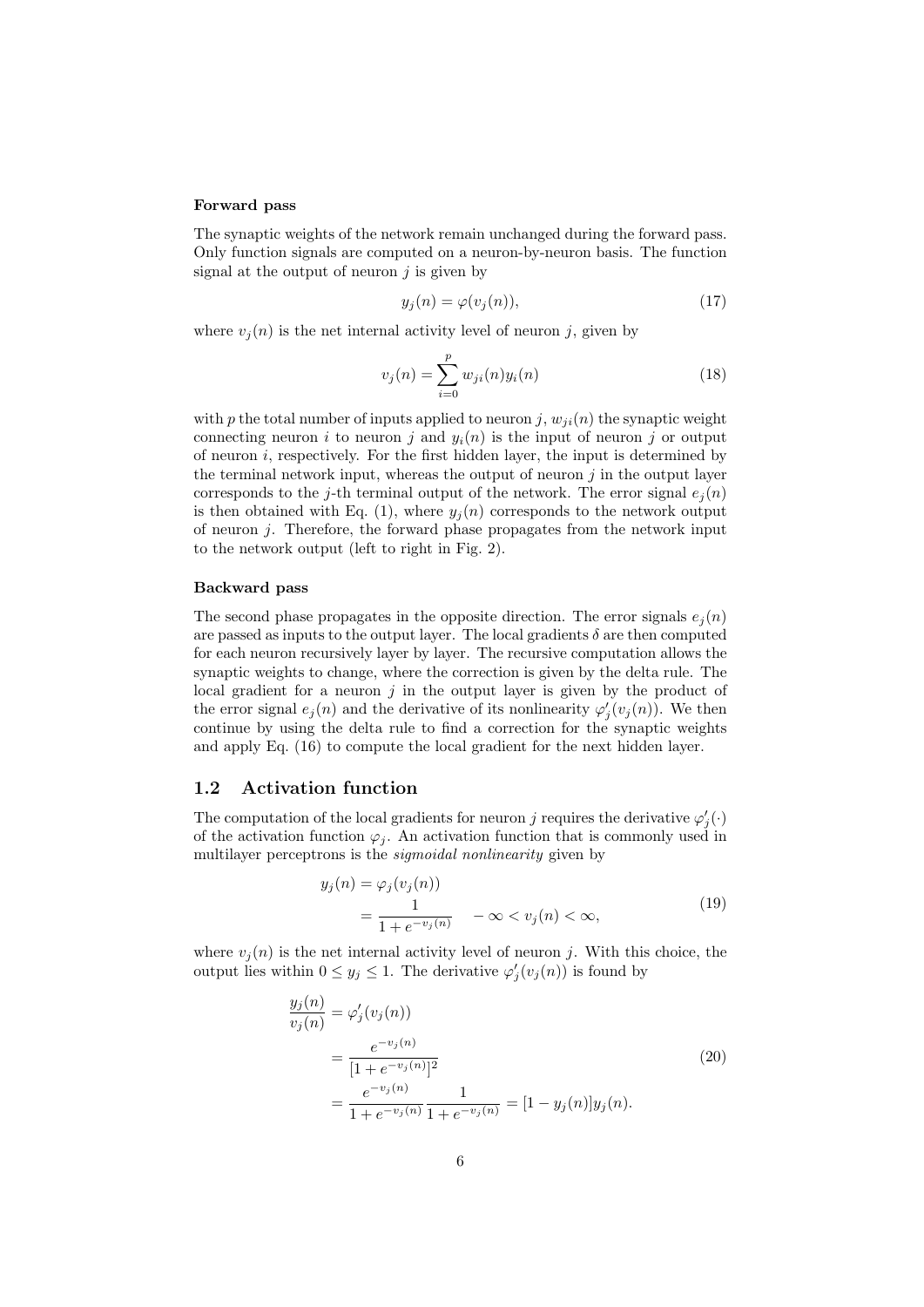Note that the derivative  $\varphi'_j(v_j(n))$  obeys its maximum for  $y_j(n) = 0.5$  and its minimum value zero for  $y_i(n) = 0$  or  $y_i(n) = 1$ . Thus, for the sigmoidal activation function, the synaptic weights are changed the most for neurons with values  $y_i(n)$  close to 0.5.

### 1.3 Training modes

The learning in the back-propagation algorithm is achieved by presenting a set of prescribed training examples to the neural network. One complete presentation of a training set with N patterns is called an *epoch*. The learning process is maintained epoch-by-epoch until the synaptic weights stabilize and the average squared error  $\mathcal{E}_{av}$  converges to a minimum value. It is good practice to randomize the order of the training samples presented to the network from one epoch to the next. There are two basic ways to perform the weight updates in back-propagation learning:

Pattern mode: In this mode, the weight update is performed after the presentation of a training sample. For each training set, the forward and backward passes are performed as described above. Let  $\Delta w_{ii}(n)$  denote the correction to the synaptic weight  $w_{ji}$  after the presentation of training pattern n. The net weight change averaged over all patterns is given by

$$
\Delta \hat{w}_{ji} = \frac{1}{N} \sum_{n=1}^{N} \Delta w_{ji}(n)
$$
  
= 
$$
-\frac{\eta}{N} \sum_{n=1}^{N} \frac{\partial \mathcal{E}(n)}{\partial w_{ji}(n)}
$$
  
= 
$$
-\frac{\eta}{N} \sum_{n=1}^{N} e_j(n) \frac{\partial e_j(n)}{\partial w_{ji}(n)},
$$
 (21)

where Eq. (2) and (5) have been used.

Mini-batch mode: In mini-batch mode, the weights are updated after the presentation of a subset (batch) of  $B$  training samples. The limiting case of the mini-batch mode is batch learning, where each weight update is performed according to the average gradient of the entire dataset (i.e.  $B = N$  the batch has the same size as the data set).

For this mode the cost function is defined by the average squared error:

$$
\mathcal{E}_{\text{av}} = \frac{1}{2B} \sum_{n=1}^{B} \sum_{j \in C} e_j^2(n).
$$
 (22)

The correction for the synaptic weight  $\Delta w_{ji}$  is again defined by the delta rule

$$
\Delta w_{ji} = -\eta \frac{\partial \mathcal{E}_{av}}{\partial w_{ji}} \n= -\frac{\eta}{B} \sum_{n=1}^{B} e_j(n) \frac{\partial e_j(n)}{\partial w_{ji}}.
$$
\n(23)